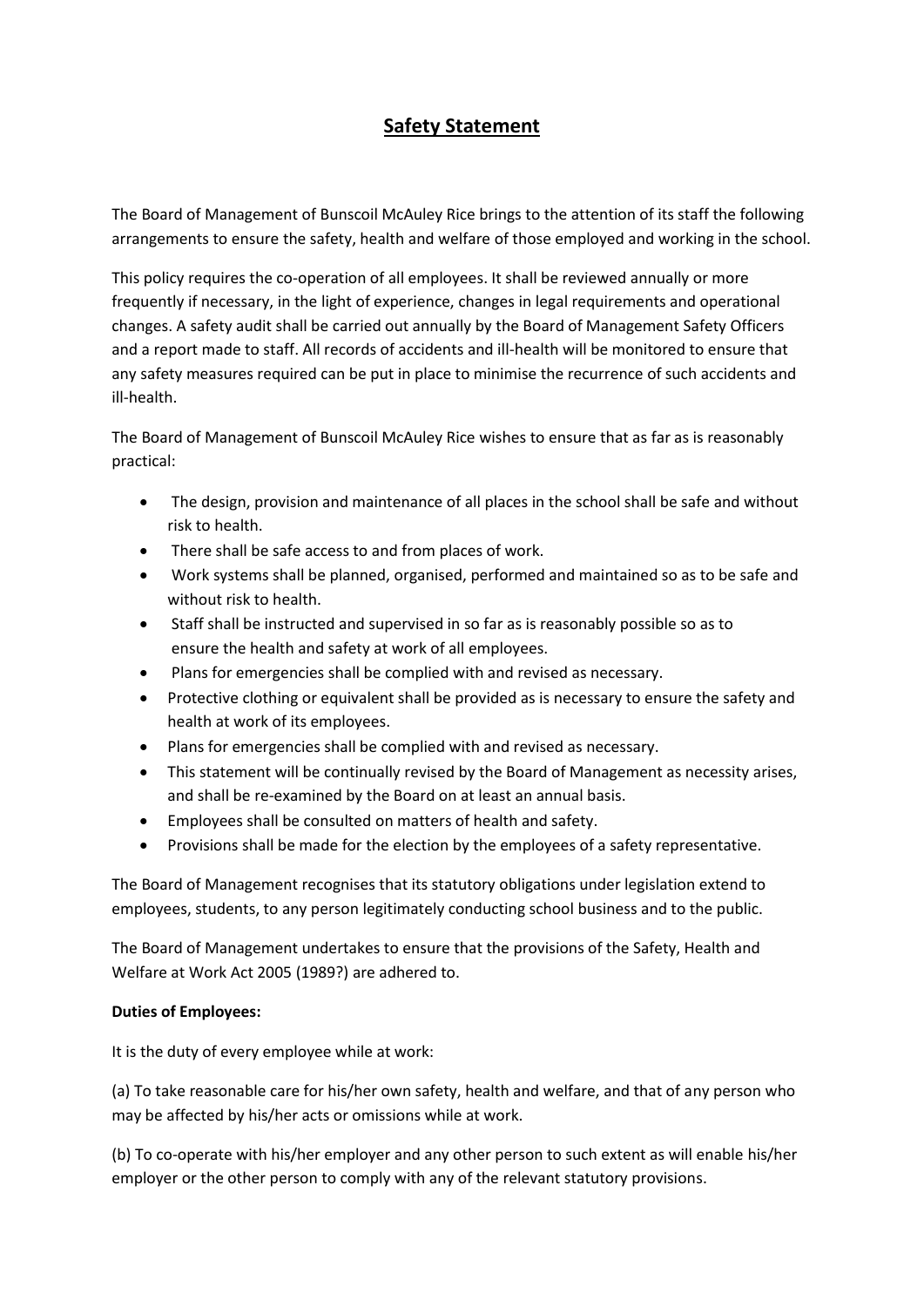(c) To use in such manner so as to provide the protection intended, any suitable appliance, protective clothing, convenience, equipment or thing provided (whether for his/her lone use or for use by him/her in common with others) for securing his/her safety, health or welfare at work.

(d) To report to the Board of Management without unreasonable delay, any defects in plant, equipment, place or work, or system of work, which might endanger safety, health or welfare of which he/she becomes aware.

No person will intentionally or recklessly interfere with or misuse any appliance, protective clothing, convenience or other means or thing provided in pursuance or any of the relevant statutory provisions or otherwise, for securing safety, health or welfare or persons arising out of work activities.

Employees using available facilities and equipment provided, should ensure that work practices are performed in the safest manner possible (see section 9 of Safety, Health and Welfare at Work Act 2005)

# **Consultation and Information:**

It is the policy of the Board of Management of Bunscoil McAuley Rice to consult with staff in preparation and completion of hazard control forms, to give a copy of the safety statement to all present and future staff, and to convey any additional information or instructions regarding health, safety and welfare at work to all staff as it becomes available. Health, safety and welfare at work will be considered in any future staff training and development plans.

# **Hazards:**

Hazards shall be divided into two categories. Those which can be rectified will be dealt with as a matter of urgency. Those that cannot will be clearly indicated and appropriate procedures listed beside them. All hazards shall be eliminated in so far as resources and circumstances allow.

# **Fire:**

It is the policy of the Board of Management of Bunscoil McAuley Rice that:

(i) The Board of Management will ensure that an adequate supply of fire extinguishers, suitable for the type of fires likely to occur in each area, is available, identified and regularly serviced by authorised and qualified persons. Each fire extinguisher shall have instructions for its use.

(ii) Our staff Fire Drill Officer will ensure that fire drills shall take place at least once per term.

(iii) Fire alarms shall be clearly marked. (Responsibility of Board of Management Safety Officer)

(iv) Signs shall be clearly visible to ensure that visitors are aware of exit doors and routes.

(Staff Safety Officer)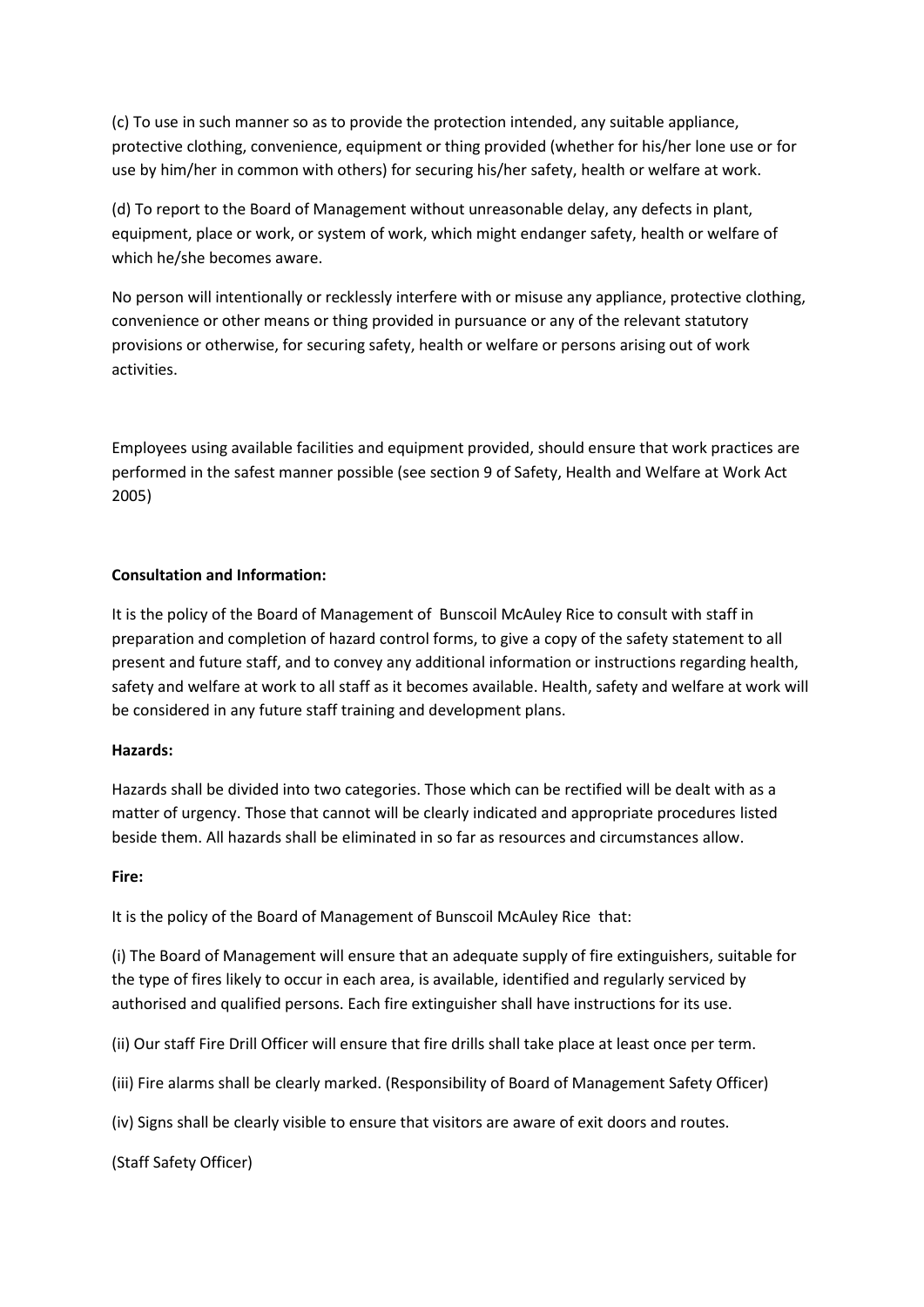(v) All doors, corridors and entries shall be kept clear of obstruction and shall be able to be opened at all times from within the building.

(vi)Assembly areas are designated outside the school building, and the locations specified.

(viii) Exit signs shall be clearly marked.

(ix) All electrical equipment shall be left unplugged or plugs at off position when unattended for lengthy periods and when the building is empty. Teachers are responsible for their own classroom. The secretary/Principal, as appropriate, is responsible for the office. Staff room is every teacher's responsibility. Cleaners will also check when cleaning.

(xi) The staff Fire Drill Officer shall be responsible for fire drills and evacuation procedures.

(xii) All recommendations made by a Fire Officer in addition to these provisions shall be

implemented.

The following hazards (in so much as can be identified) are considered by the Board of Management to be a source of potential danger and are brought to the attention of all concerned:

- School entrances
- Stairs
- Lift on corridor
- Wet corridors
- Oil tank
- Fire
- Storage of First Aid supplies
- Electrical and other classroom equipment
- P.E. Classes
- Storage of cleaning agents
- Storage of computer/photocopier ink
- Trailing leads
- Computers
- Projectors
- Fuse boards
- Guillotine
- Electric Kettles, Burko boilers, Lincat boiler
- Ladders
- Protruding units and fittings
- Icy surfaces on a cold day
- External store shed/garden stores to be kept locked
- Lawnmower
- Boiler house
- Mats/gym mats in hall
- Windows opening out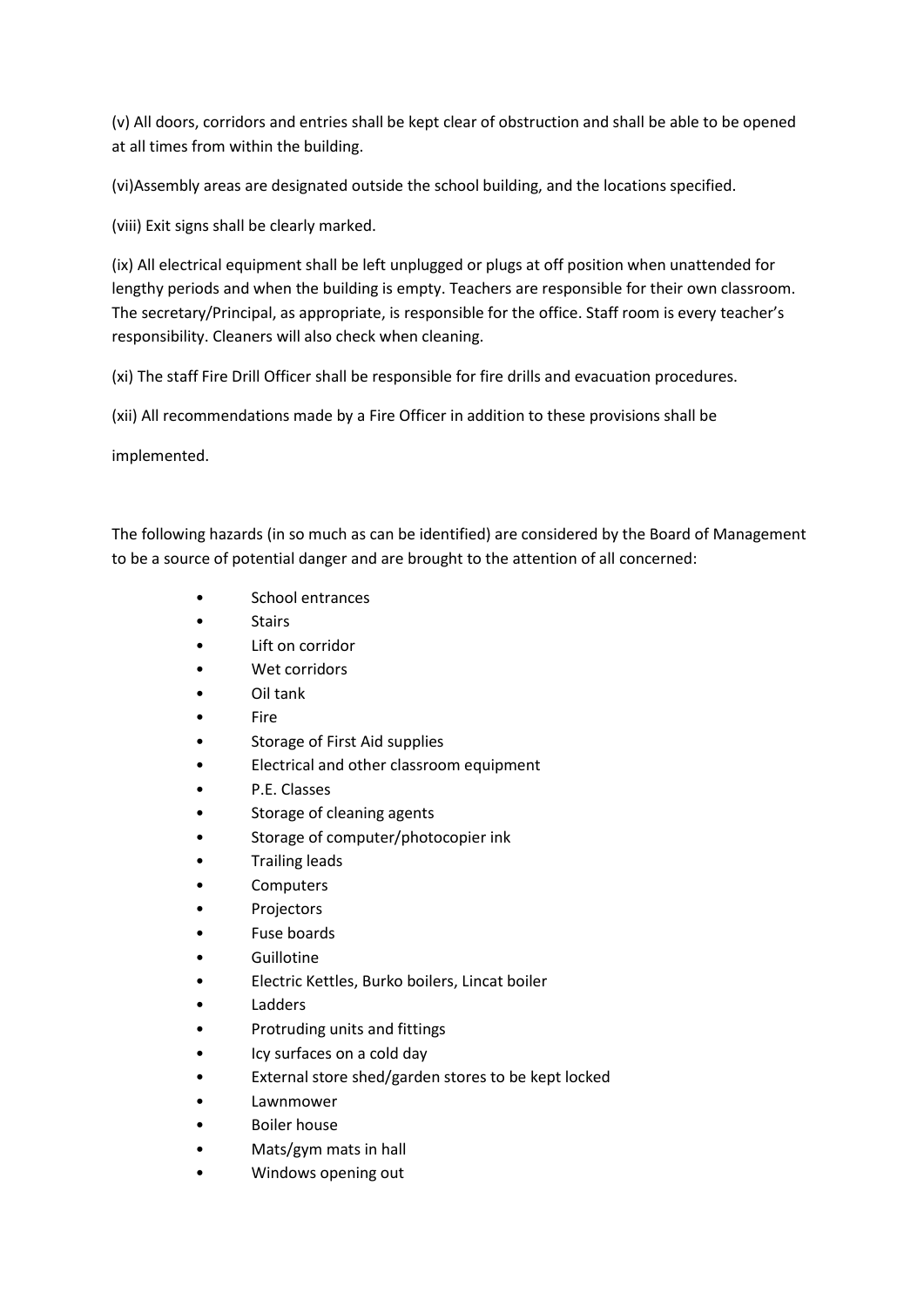To minimise these dangers the following safety/protective measures must be adhered to (see duties of employees, pages1-2 of this document):

(a) Access to and operation of equipment is restricted to qualified members of the staff, whose job function is that of running, maintaining, cleaning and monitoring particular items in the course of their normal duties. Copies of this Safety Statement will be sent to all contractors prior to contract by the Principal/Board of Management. Any other contractors entering the school must be shown a copy of the school's Safety Statement and shall adhere to its provisions.

(b) In addition all such equipment is to be used in strict accordance with the manufacturer's instructions and recommendations.

(c) Where applicable Board of Management will ensure that members of the staff will have been instructed in the correct use of plant, machinery and equipment.

(d) All machinery and electrical equipment are fitted with adequate safeguards.

(e) Precautionary notices, in respect of safety matters are displayed at relevant points.

(f) Ladders must be used with another person's assistance.

(g) Avoid use of glass bottles where possible by pupils. Remove broken glass immediately on discovery.

(h) Board of Management will check that floors are clean, even, non-slip and splinter-proof.

(i)Assistant Principal will check that PE equipment is stacked securely and in positioned so as not to cause a hazard.

(j) Assistant Principal will check that all PE and other mats are in good condition.

(k) An annual routine for inspecting furniture, floors, apparatus, equipment and fittings. **Board of Management Safety Officer and Staff Safety Representative**

(i) Check that all P.E. beams/benches etc., are free from splinters, generally sound, stable and do not wobble when in use. **Staff Safety Representative**

(m) Check that roofs, guttering, drain pipes etc as far as can be seen are sound and well maintained. (Board of Management Safety Officer.)

(n) Check that there are no uneven /broken/cracked surfaces. **Caretaker under the Board of Management**

(o) Check that all outside lighting works and is sufficient. **Board of Management Safety Officer**

(p) Check that manholes are safe. **Caretaker under the Board of Management**

(q) Check that all play areas and plant beds are kept clean and free from glass/rubbish before use. **Caretaker under the Board of Management**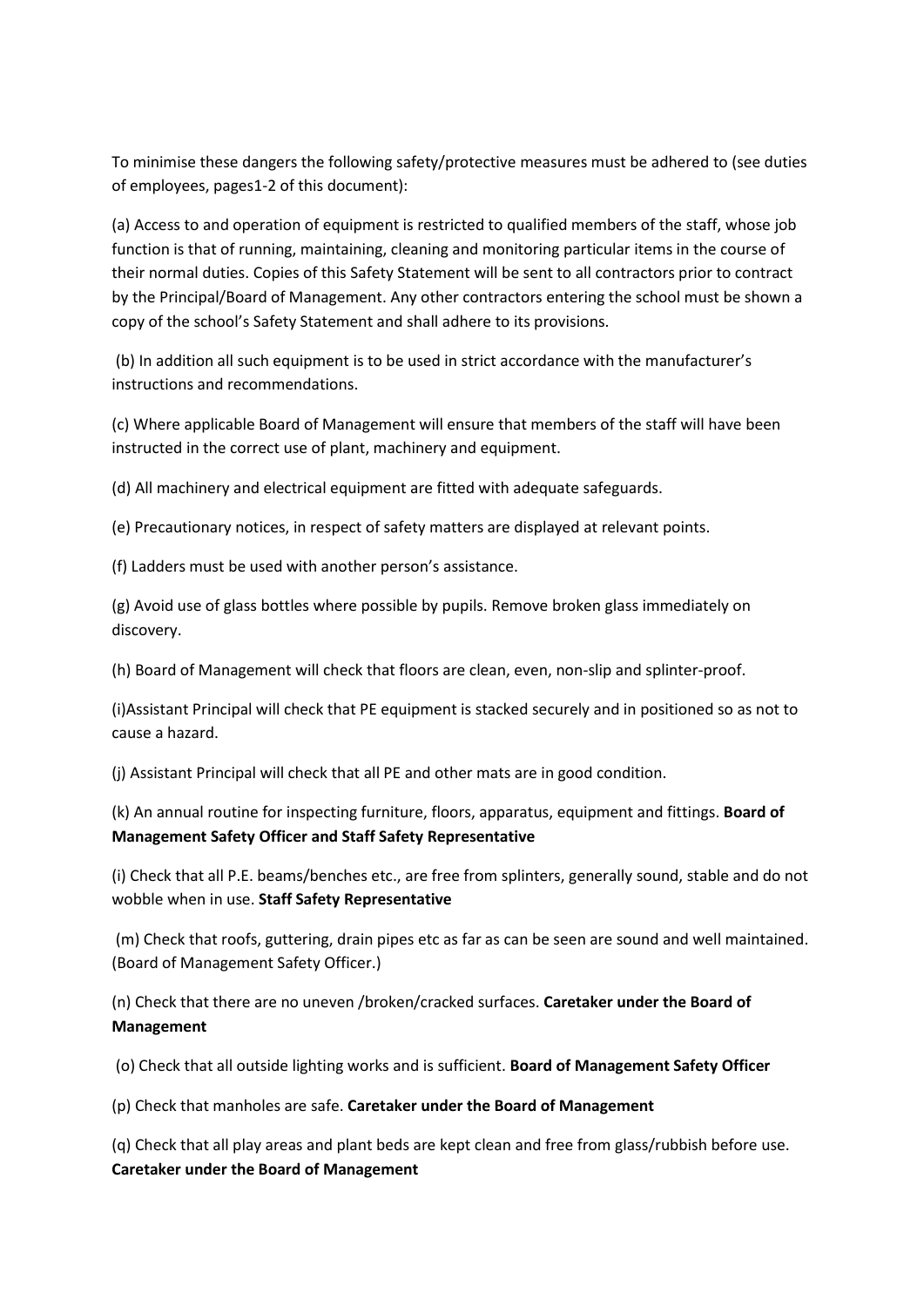(r) Check that all builder's materials, caretaker's maintenance equipment, external stores etc., are stored securely. **Principal and Board of Management Safety Officer**

(s) Check that refuse is removed from building each day and is carefully stored outside. **Caretaker**

# **Constant Hazards:** Machinery, Kitchen Equipment, Electrical Appliances

It is the policy of the Board of Management of Bunscoil McAuley Rice that machinery, kitchen equipment and electrical appliances are to be used only by competent and authorised persons. Such appliances and equipment will be subject to regular maintenance checks.

Before using any appliance the user should check that:

All safety guards which are a normal part of the appliance are in working order.

Power supply cables/leads are intact and free of cuts or abrasions.

Suitable undamaged fused plug tops are used and fitted with the correct fuse.

Follow official guidelines issued by the health and Safety Authority.

# **Electrical Appliances:**

Arrangements will be made for all appliances to be checked on a regular basis by a competent person i.e. Maintenance person, the supplier or his agent. Before using any appliance the user should check that:

- All safety guards which are a normal part of the appliance are in working order
- Power supply cables/leads are intact and free of cuts or abrasions
- Unplug leads/switch off appliances when not in use
- Suitable undamaged fused plug tops are used and fitted with the correct fuse
- Follow official guidelines issued by the Health and Safety Authority

# **Chemicals:**

It is the policy of the Board of Management of Bunscoil McAuley Rice that all chemicals, photocopier toner, detergents etc. be stored in clearly identifiable containers bearing instructions and precautions for their use and shall be kept in a locked area, and protection provided to be used when handling them. **Secretary/Caretaker/Cleaner/Principal where appropriate**

# **Drugs and Medication**

It is the policy of the Board of Management of Bunscoil McAuley Rice that all drugs, medications etc., be kept out of sight of pupils at all times. Epipens are stored in the locked box at Senior Infants exit door. Diabetic medication is stored in a specified fridge in the servery and diabetic needle containers are stored in a locked drawer in a locked storage room.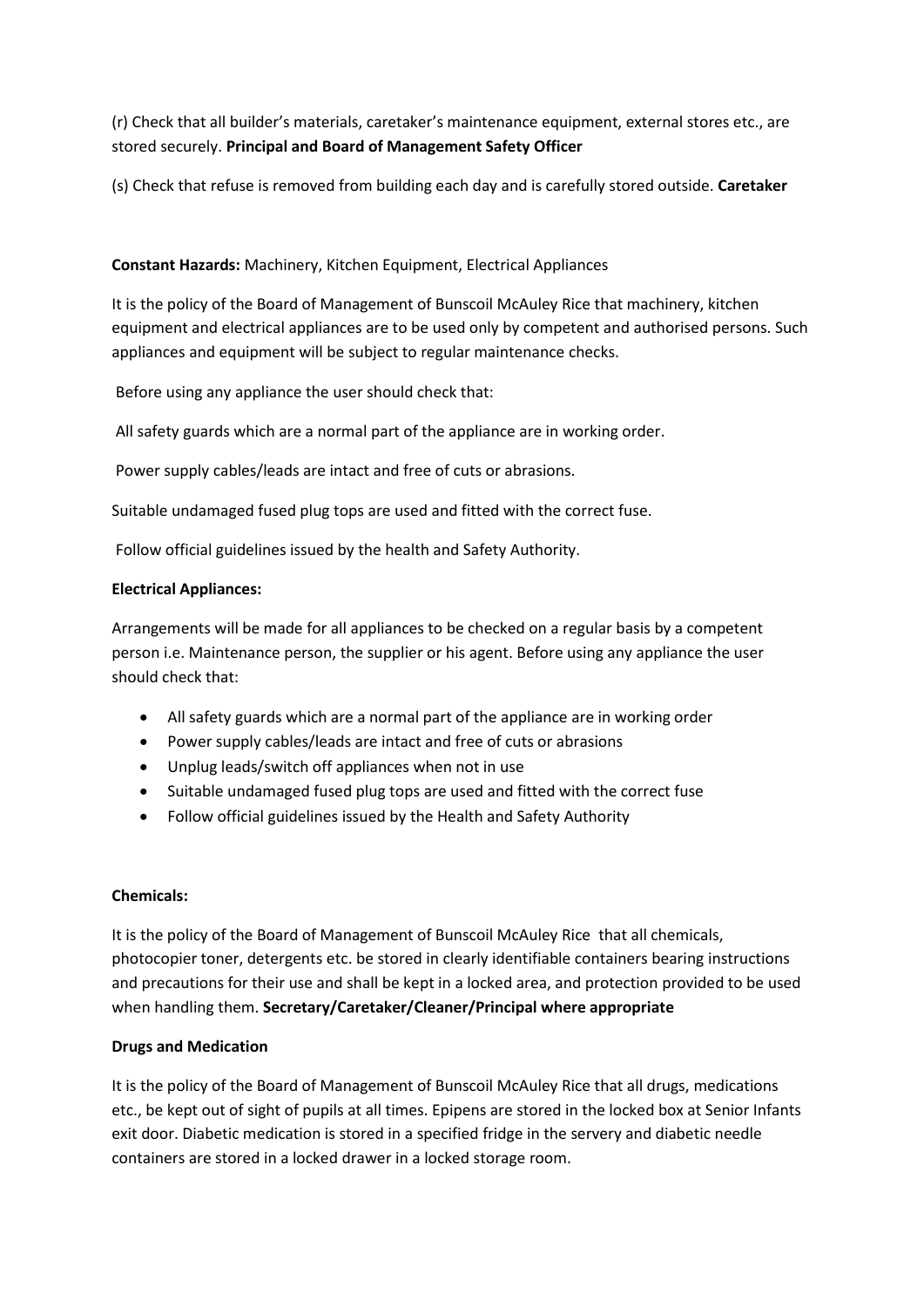#### **Welfare:**

To ensure the continued welfare of the staff and children, toilet and cloakroom areas are provided with soap, sanitizers and hand dryers. Staff are asked to co-operate in keeping the staff room and fridges clean.

Members of staff and students are reminded:

(a) A person who is under medical supervision or on prescribed medication and who has been

certified fit for work, should notify the school of any known side effect or temporary physical

disabilities which could hinder their work performance and which may be a danger to either

themselves or their fellow workers. The school will arrange or assign appropriate tasks for the

person to carry out in the Interim.

(b) Staff and students are not allowed to attend the premises or carry out duties whilst

under the influence of illicit drugs or alcohol. Any person found breaking this rule will be liable

to disciplinary action.

#### **Floors**

Every attempt will be made to avoid the creation of slippery surfaces. The washing of surfaces shall be conducted, as far as possible, after school hours to eliminate as far as possible, the danger of slipping. Where floors are wet, warning signs regarding wet floors shall be used. Attention is drawn to the possibility of outside surfaces being affected by frost/ice in cold weather. Provisions will be made for outside surfaces to be salted when necessary. (**Principal**/**Caretaker)** Staff and pupils shall be told to use handrails when going up or down steps. Step edges shall be fitted with clearly marked edges of a non-slip nature wherever practical.

#### **Smoking**

The school shall be a non-smoking area to avoid hazard to staff and pupils.

#### **Broken glass:**

The Board of Management shall minimise the danger arising from broken glass. Staff are

asked to report broken glass to the Principal so that it may be immediately removed.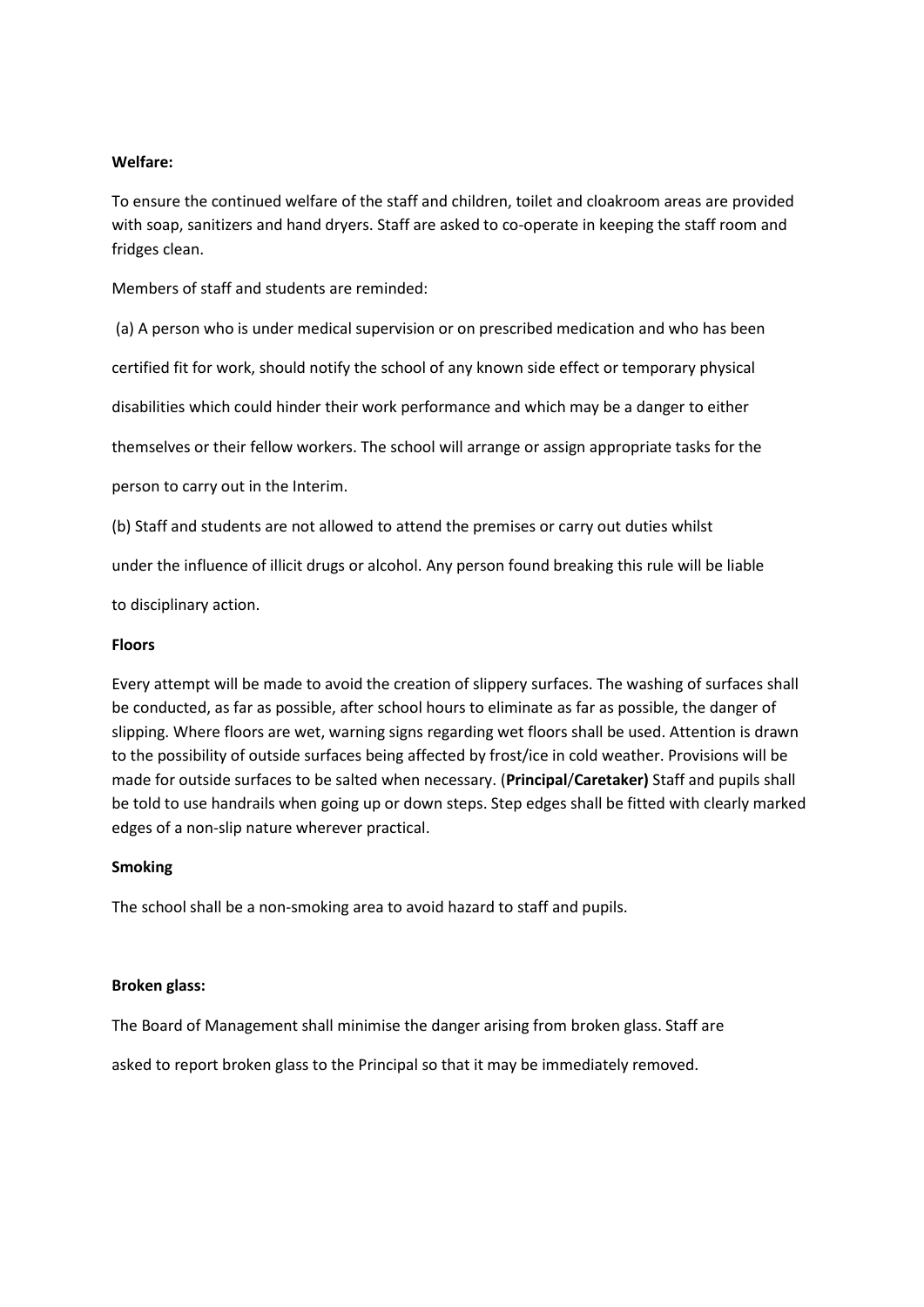# **First Aid:**

It is the policy of the Board of Management of Bunscoil McAuley Rice that members of staff shall be trained to provide First Aid.

Our staff First Aid Officer will ensure that there are properly maintained First Aid kits in the school.

Disposable gloves must be used at all times in administering First Aid.

AED Unit is stored at the Senior Infant's exit.

Notices are posted in the office/first aid boxes detailing

- Arrangements for giving first aid
- Emergency procedures ie. Epipen/AED
- Telephone numbers of local doctor, Gardaí, hospital etc.,

# **Accidents/Injury:**

All serious incidents, whether to employees, students or members of the public must be recorded in the teacher's incident book and reported to the Principal. This is necessary to monitor the progress of safety standards and to ensure that the proper medical attention is given where required.

# **Access To School:**

Parents/visitors/contractors entering the school premises are required to report to the office on arrival.

# **Collecting Children:**

Parents or guardians collecting children early must report to the office and use Aladdin Connect App to report reason for early collection.

- All parents/guardians/carers in the interest of safety must obey all signs upon entering the school grounds.
- Cars are advised to drive slowly on entering school grounds when collecting children.
- Those parking outside the grounds are advised to accompany children to and from the school premises.
- Those parking on school grounds are advised to park in visitors carpark.
- Set down areas need to be vacated asap.

# **Health and Safety Audit**

A Health and Safety Audit will take place on an annual basis by the School Safety Representative and the Board of Management Safety Officer.